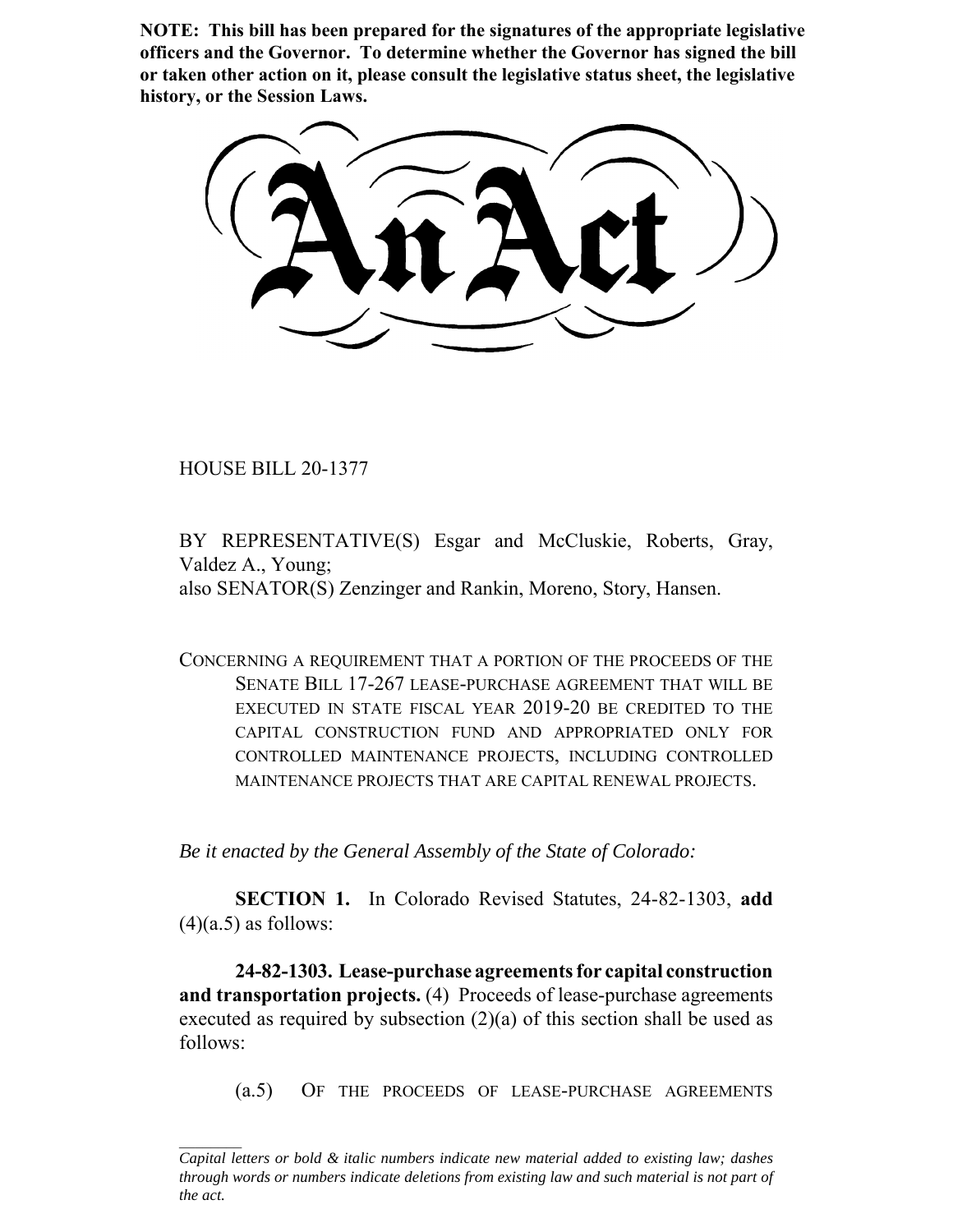EXECUTED AS REQUIRED BY SUBSECTION  $(2)(a)(II)$  OF THIS SECTION, THE LESSER OF ALL PROCEEDS IN EXCESS OF FIVE HUNDRED MILLION DOLLARS OR FORTY-NINE MILLION DOLLARS OF SUCH EXCESS PROCEEDS SHALL BE CREDITED TO THE CAPITAL CONSTRUCTION FUND CREATED IN SECTION 24-75-302 (1)(a) AND APPROPRIATED ONLY FOR CONTROLLED MAINTENANCE PROJECTS, INCLUDING CONTROLLED MAINTENANCE PROJECTS THAT ARE CAPITAL RENEWAL PROJECTS, IN THE STATE.

**SECTION 2. Safety clause.** The general assembly hereby finds,